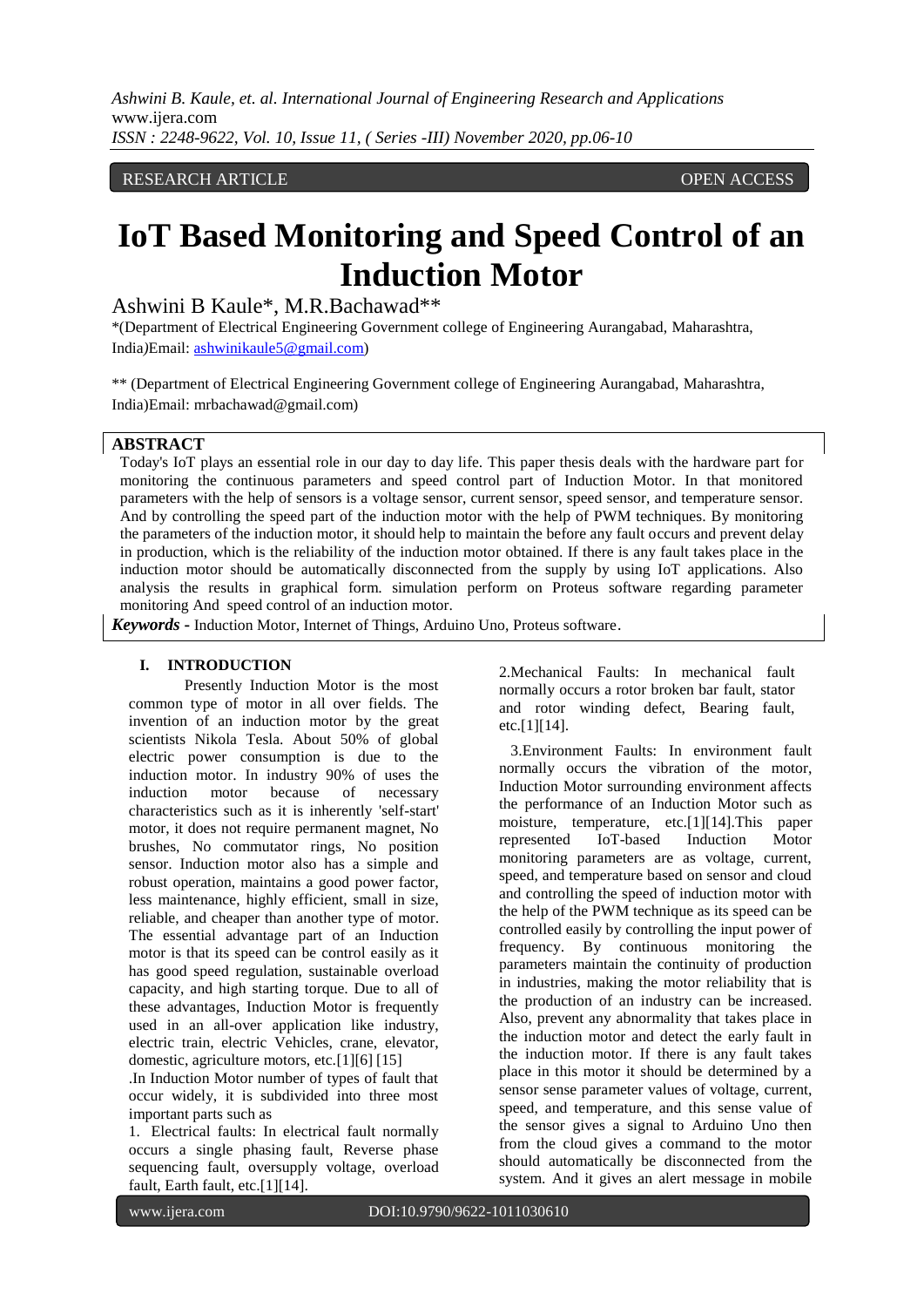after the fault has cleared for further future work that should not repeat once again.

# **1.1 The specific objectives research of the thesis are as:**

1. for safe and economic data communication in industry or any other fields, Monitoring and controlling the operation of an induction motor depend on the internet of Things (IoT) is to do. 2. By Early fault detection, process interruption of the motor can be reduced, also reduced damages of the motor in an industrial process to a larger extent which makes motor should be more reliable.

3. To protect Motor from overloading, over-current, and high temperature.

4 .To avoid system failures by start and stop the operation of an Induction Motor by Automatic or manual control methods.

5. The widely used method for the detection of faults in the motor can be Analysis in the Graphical form of current, voltage, speed, and temperature waveform [2].

#### **II. BLOCK DIADRAM OF THE SYSTEM**

Below block diagram shows overall monitoring parameters and it's proposed speed controlling system of an induction motor.



**FIG. 1 BLOCK DIAGRAM OF AN <b>I.M** MONITORING **SYSTEM**

The block diagram shows four sensors for sensing the respective four parameters that are voltage, current, speed, and temperature. with the help of that sensor monitoring the condition parameters of motor and gives the current status of induction motor to the Arduino Uno and from Arduino Uno through the wifi, the module gives information to the cloud where the information stored and from the cloud, it will

receive information on mobile application whenever necessary with the help of things speak. In case any fault takes place in Induction Motor it should be automatically disconnected from the supply. Whatever parameter is monitored that should be displayed on LCD one by one [1][3].

# **III. PROPOSED SYSTEM**

The below block diagram represented the detailed view of the proposed system. It gives complete information about this proposed system. This diagram clarifies how the existing working system takes place and how the actual signal flow's from one system to another and which are the main components used in this proposed system. Here in actual working firstly 3 phase AC supply comes into the system, from that AC supply, it will give to 3 phase Induction Motor through speed controlling device and gate driver circuit. Here gate driver circuit acts as a logic circuit to on-off the switches for controlling the speed of the motor. There are so many methods for controlling the speed of the motor uses, but here in this paper uses the PWM technique to control the speed of an induction motor. PWM technique is very sophisticated to use and most sophisticated to operate than any other methods. by adjusting the ON-OFF period of Triac switches controlling the firing angle and from that, firing angle controlling the speed of induction motor peacefully [4][5]

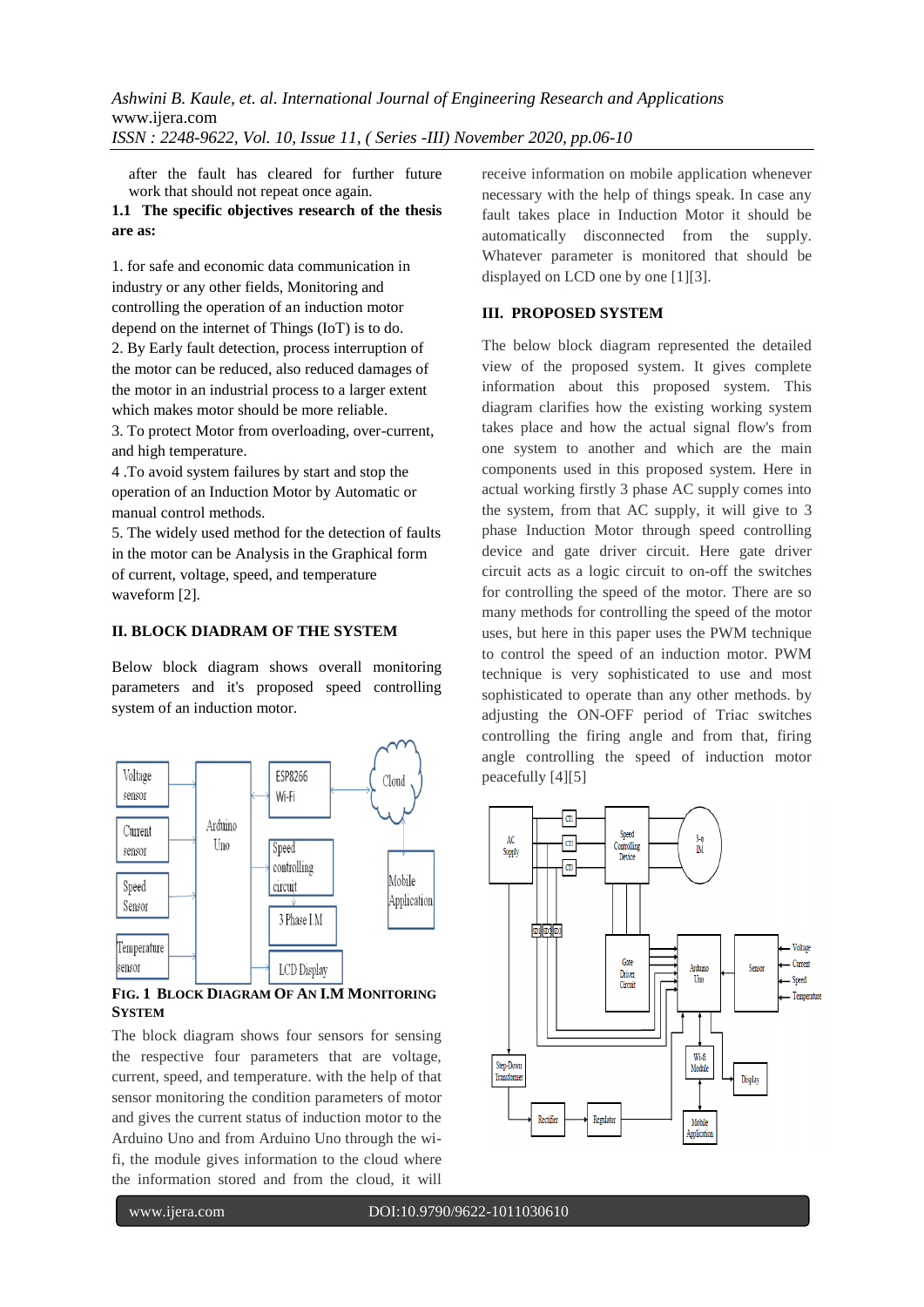# **Fig . 2 overall Block Diagram of the proposed**



**Fig. 3 PWM Technique for Speed control**

In this project heart of the system is an Arduino Uno, for its operations required a 5v dc supply. Here for Arduino Uno, get supply from step down transformer with rectifier and regulator for conversion and filter purposes used. The above diagram shows the PWM technique for speed control of the induction motor. By controlling the on-off period of Triac(Switch) voltage of the induction motor can be controlled easily, with the help of controlling the voltage speed of the induction motor that can also be controlled [5].

# **IV.HARDWARE REQUIREMENT**

Following is the required component for this proposed system that is as:

- 1. Induction Motors
- 2. Arduino UNO
- 3. ESP8266 (WI-FI Module)
- 4. Condition Monitoring Sensors
- Voltage Transformer
- Current Transformer
- Temperature Sensor
- Speed sensor
- 5. Speed controlling device
- 6. Gate Driver Circuit
	-

**3** | P a g e

- 7. LCD Display
- 8. Mobile Application

# **4.1. Induction Motor**:

The induction motor is also known as an asynchronous motor. As already knows, induction motor advantage, its necessary characteristic, robustness, and effectiveness than any other type of Motor. Here in this project induction motor is an essential part of the system. The following is the required parameter and the specification of an induction motor that used in this project as:



 **Fig.4 Induction Motor**

| Parameter  | <b>Specification</b> |
|------------|----------------------|
| Volts      | 415v                 |
| Amps       | 7.5 A                |
| Frequency  | 50 Hz                |
| Speed      | 1440 rpm             |
| Kw/Hp      | $3.7/5$ hp           |
| Connection | Y-Delta              |
| Efficiency | 85%                  |

**TABLE .I. SPECIFICATION OF AN I.M TABLE 4.2. Arduino Uno**:

#### www.ijera.com DOI:10.9790/9622-1011030610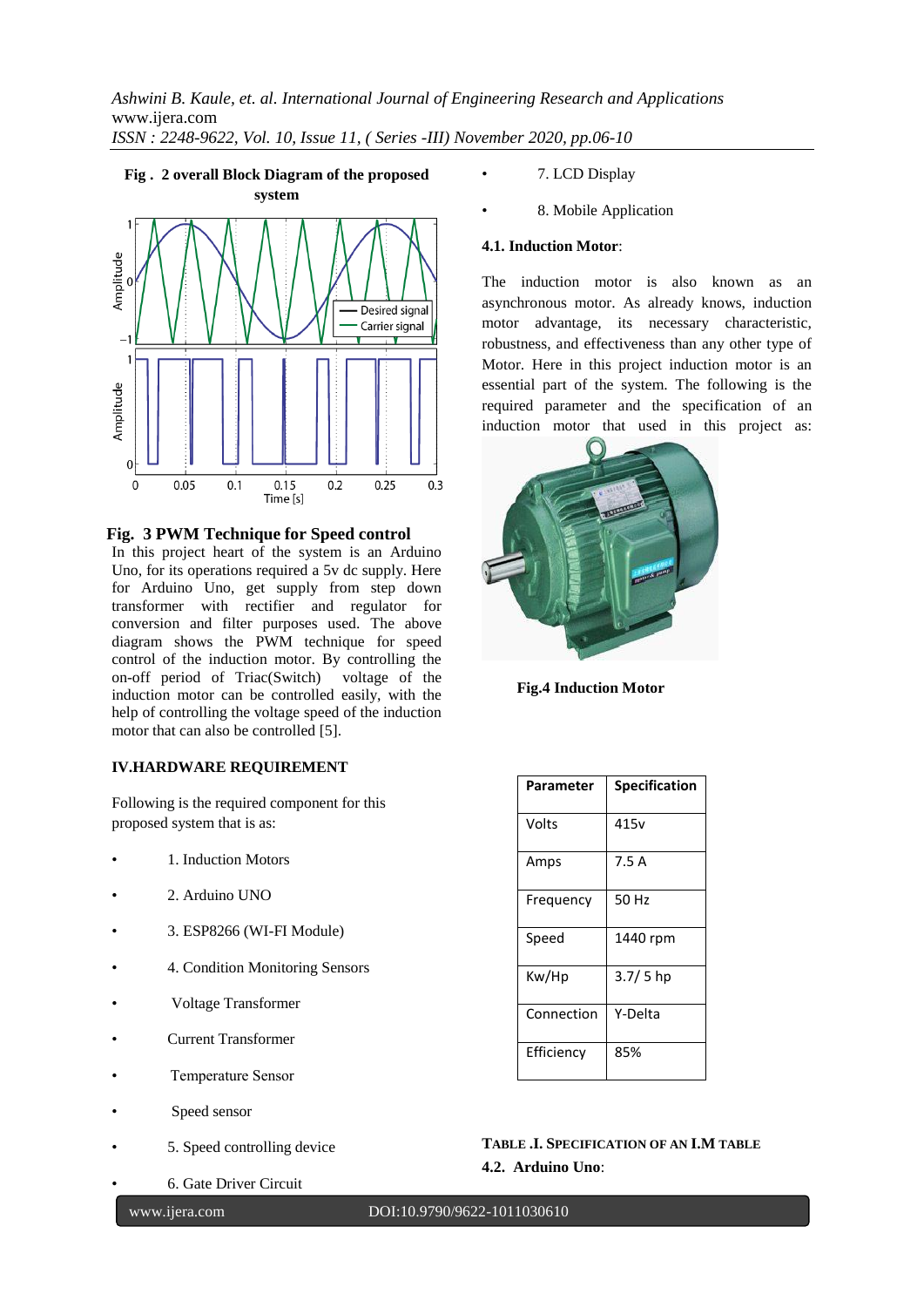Simply Arduino Uno is nothing but a development board. It has itself RAM, ROM, PCB, and analog to the digital controller. Arduino Uno also is known as an open-source microcontroller as it doesn't require any license for its uses. Arduino Uno Commonly uses an ATmeg328 type Arduino Uno microcontroller, It having 14 digital and 6 analog pins. Arduino Uno is a hardware as well as software combination. Arduino Uno makes entry smooth in IoT. It uses assembly language as c++ language uses for communication to the cloud. Arduino Uno has high integration, less power consumption, and more flexibility to operates. Arduino Uno is nothing but a small computer on a single chip. It required a 5 v DC supply for its working operations [2].



**Fig.5 Arduino Uno**

# **4.3. ESP 8266 WI-FI Module:**

For communication with the cloud uses the Wi-Fi module. This paper deals with the esp8266 Wi-Fi module used for exchanging the information between devices to the cloud without connecting to any wire. Each device having itself I.P address. For connection to cloud putting I.P address on Android application, the devices in system i.e induction motor, sensors, speed controlling device connected to the cloud and sending information to cloud without any wired connection i.e through the Wi-Fi module send information for further process. Analysis and visualization can be possible by storing data information on the cloud [2][13][16].



**FIG.6 ESP8266 WI-FI MODULE**

### **4.4. Condition Monitoring Sensors:**

There are four sensors used for health monitoring and evaluation management in the system i.e. the sensors used in this proposed work system are as firstly for measuring the supply voltage uses voltage transformer it acts as a step down as well as sensing purposes of supply voltage, second is a Current Transformer for measuring motor current, the third sensor is IR Sensor for measuring speed and the last one is temperature sensor i.e LM35 for measuring temperature [2].

### **I. Voltage transformer:**

A voltage transformer uses for measuring high alternating voltage purposes, here in this proposed system it also acts as a sensor for sensing the supply voltage of an Induction Motor. It is a step-down transformer that converts 230 v to 4 v supply. for conversion of 230 v to 4 v dc supply with rectifying and filter uses [12].



**Fig. 7 Step down Transformer**

### **II. Current transformer:**

The current transformer uses for measuring high alternating current, here it also acts as a sensor for sensing the current which flows in the Induction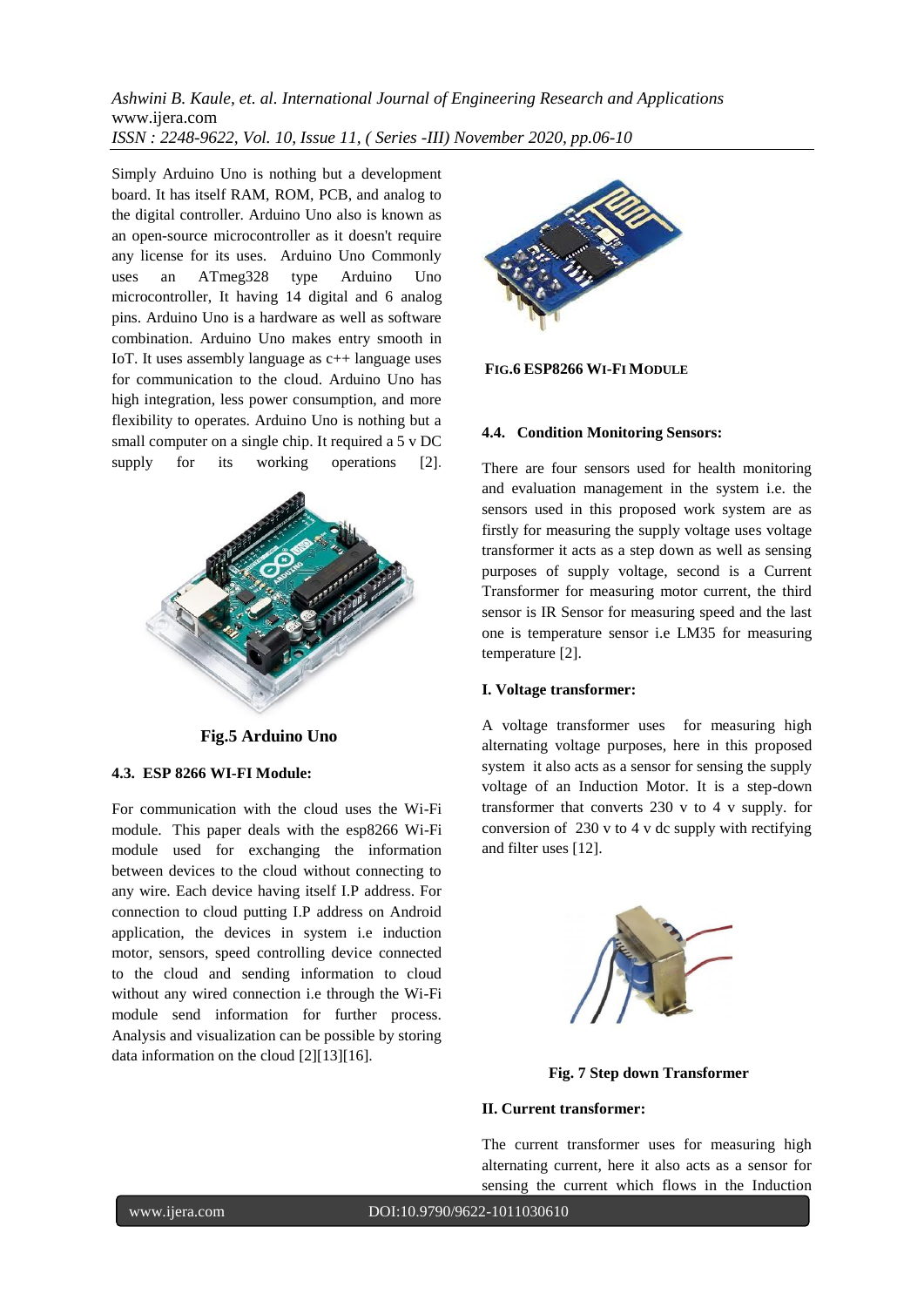Motor. It has an input current rating is 5A and an analog output current rating is 5mA. It is a 5A range of single-phase AC sensor module. It has 1000: 1 turn ratio. The measure application of this current sensor module is to detect overload, load drop, and shut down of the circuit [12].



# **FIG. 8 CURRENT TRANSFORMER III**.**LM 35 Temperature sensor**:

It is a temperature measuring device having an analog output voltage which is proportional to temperature. It has 3 pin devices as Vcc, Vout, and ground. It has an operating voltage that is 4v to 30 volts. Measuring temperature ranges from -55 to 150 degrees centigrade. As increasing the temperature, the output voltage also increases [6][7].



**Fig. 9 LM35 Temperature Sensor**

#### **IV**.**IR Sensor Module:**

It is an electronic device to measure and detects infrared radiation from its surrounding atmosphere. It includes LED and an infrared laser diode. It works as a digital tachometer. IR sensor used for measuring the speed of 3 phase Induction Motor in rpm. It has an operating voltage that is 3 to 5v. The Current consumption of the IR sensor is at 3v is 25mA and at 5v is 43mA required [2][17].



**FIG. 10 SPEED SENSOR 4. 5. Speed controlling device**:

BT139 Triac is a semiconductor device that has a plastic envelope packaged, high bidirectional transistor, and high blocking voltage capability. BT139 is a Triac switch used for speed controlling purpose of an induction motor. with the help of the gate triggering circuit, these BT139 switches can be operated. The gate driver circuit is for logical purposes to operate the Triac switch. The configuration of BT139 is 16A,600V. Gate trigger is 70mA, 1.5 V [5][8].



#### **FIG. 11 BT139 TRIAC**

#### **4.6. LCD Display**:

LCD is an electronic screen display module. 16\*4 type of LCD used in this proposed system for continuously displaying the monitored value of an induction motor. Here 16 values indicate the character on a single line and 4 values indicate the number of lines. For the operation of LCD required 5v dc supply. whatever the value Display in the mobile application is the same as that on LCD hardware set up of IoT based induction motor one by one respectively [2][7].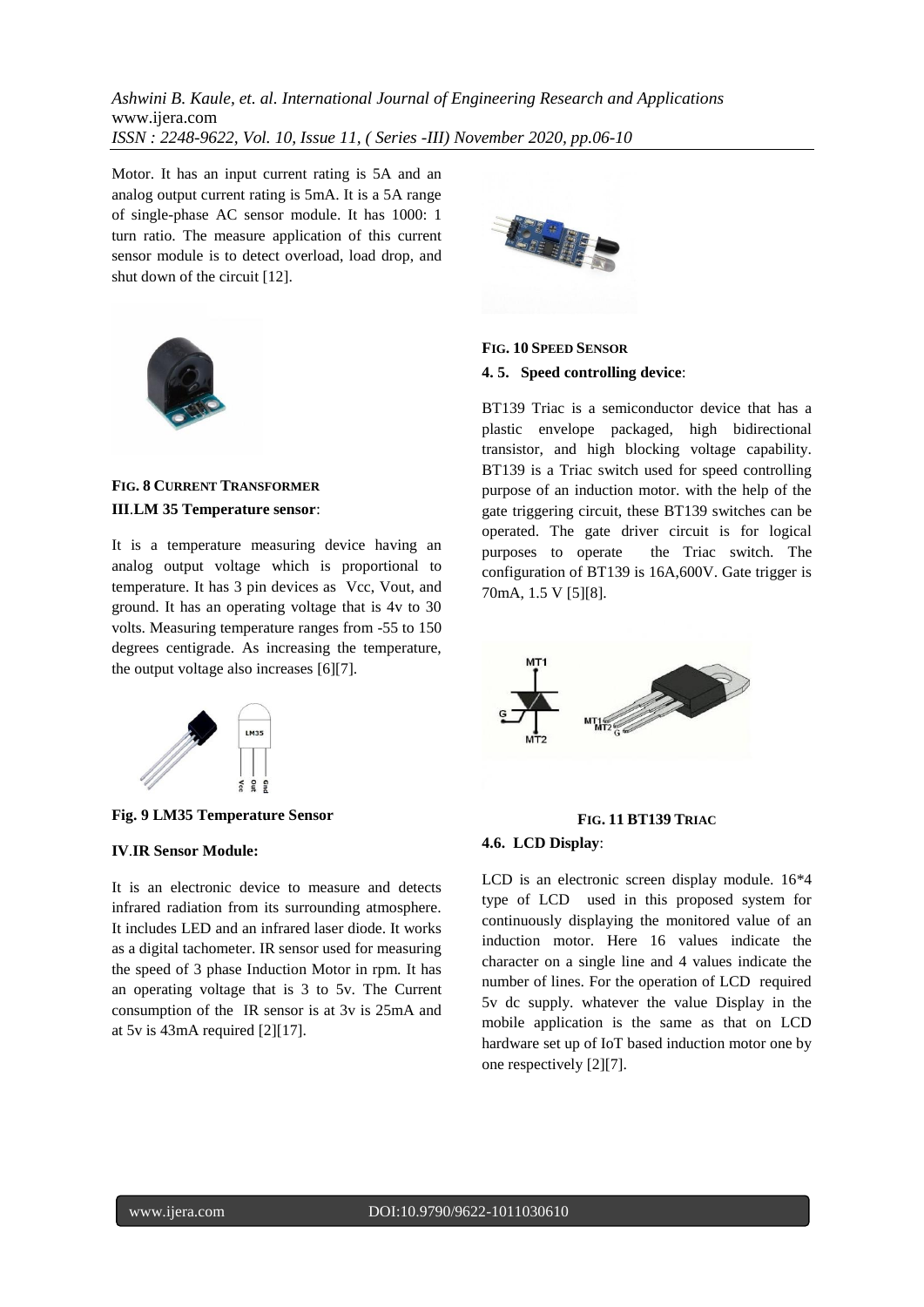

**Fig. 12 LCD Display Reading**

# **V. RESULT**

The proposed work results for the Induction motor parameter monitoring system are as follows. Monitored the motor parameters in both ways i.e. hardware as well as software part of the system. In the software configuration Below Simulink model shows the motor parameter on the LCD and also analysis the PWM waveform on the digital oscilloscope of PROTEUS software. From this simulation model getting the idea regarding hardware setup, how actual connection takes place in hardware and component details. In hardware set-up configuration shows parameter monitoring of motor which is send to the cloud where it is stored on the cloud and displays the motor parameter one by one on an LCD and also visualization of a waveform in graphical form on thingspeak. From hardware set up, we analyze whatever the voltage is given to the induction motor for that getting the current, speed, and temperature value. Also, control the speed of the induction motor with an applied voltage to the motor**.**



**Fig. 13 Simulation model of IOT based Induction motor**



**Fig. 14 wave form of speed control induction motor using PWM Technique**



**Fig. 15 Hardware set up of 3 phase induction motor model**

# **Thingspeak waveform:**

First creating the channel on thingspeak through cloud and internet sources. Thingspeak is an opensource application used for storing information and receiving the information from the cloud. The following is the result obtained on thingspeak in the graphical form[9][16][17].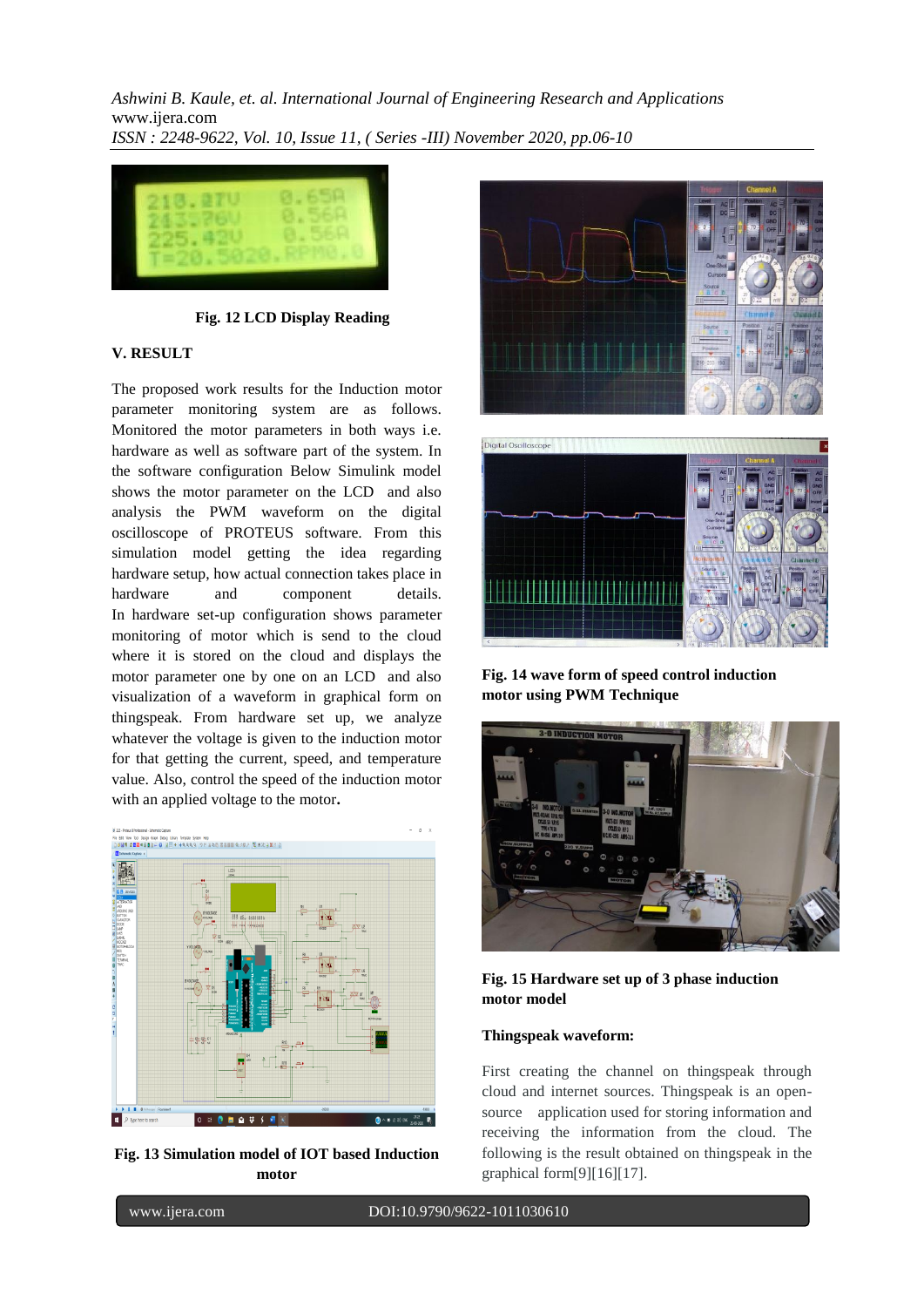

**Fig. 16 Monitoring parameter of per phase voltage and current waveform**



**fig. 17 Monitoring parameter of temperature and speed wave forms**

#### **VI.CONCLUSION**

This paper represents the IoT is well known and rapidly growing technology nowadays. Now IoT becomes a vital part of human life. In the future millionaire of things should be interconnected with the cloud. Recently IoT comes all over the field such as industry, home automation, electric vehicle, traction, agriculture, medical field, etc. with the help of sensors this paper represents IoT-based condition monitoring parameters and controlling the speed of the motor with the help of PWM techniques. Analysis and visualize voltage, current, speed, and temperature parameters on an LCD display. By analyzing the motor parameters make the motor to be operated in safe and protective in nature, It also helps in calculating new data to interact with social media and other devices. From thing speak visualization the waveform of voltage, current, temperature, and speed on the mobile application by connecting to hotspot module. Through thing speak continuously monitored the motor parameter and if

any fault takes place it will get an alert message on the mobile application. In industries required continuous monitoring data value for power consumption and maintenance application. In case the motor gets over current, over speed and excessive temperature than its rated value it will get automatically disconnected from the supply. By Simulink model getting ideas regarding hardware setup how actual connection takes place and reading that show on an LCD display.

#### **VII. FUTURE SCOPE**

In the future lot of scope is there for IoT applications. Worldwide wide all overuse the IoT application for human life sophisticated. In 2025 millions of things connect to the cloud. A lot of research also done on IoT and it's more uses for human life's easiest purpose. Some research works on defense services for security and surveillance, some on automatic vehicle control and traffic signal control, some on the medical field for body control and health care, some on electronic devices, smart home, etc.

#### **REFERENCES**

- [1]. SudharaniPotturi and Dr. Rajashekar P. Mandi "Critical Survey on IOT Based Monitoring and Control of Induction Motor", IEEE 16<sup>th</sup> Student Conference on Research and Development , Bangy(Malaysia )26-28Nov 2018.
- [2]. Seenivasan, Ponkumar, Venkatraman and Jeslindrusilanesamalkar, " Induction Motor Condition Monitoring And Controlling Based On IOT", International Research Journal Of Engineering and Technology(IRJET) Volume:06 Issue:3 Mar 2019.
- [3]. V.S.D Rekha and Dr. K. Srinivasa Ravi , " Induction Motor Condition Monitoring And Controlling Based On IOT", International Journal of Electronics, Eletrical,And Computational System IJEECS Volume 6, Issue:9 September 2017, ISSN 2348-117X.
- [4]. Pradeepkumar. V, Indhumathi.B, Poorani.P, Nirmala.M, Anbarasu.L" IOT Based Sensorless Speed Control Induction Motor" SSRG International Journal of